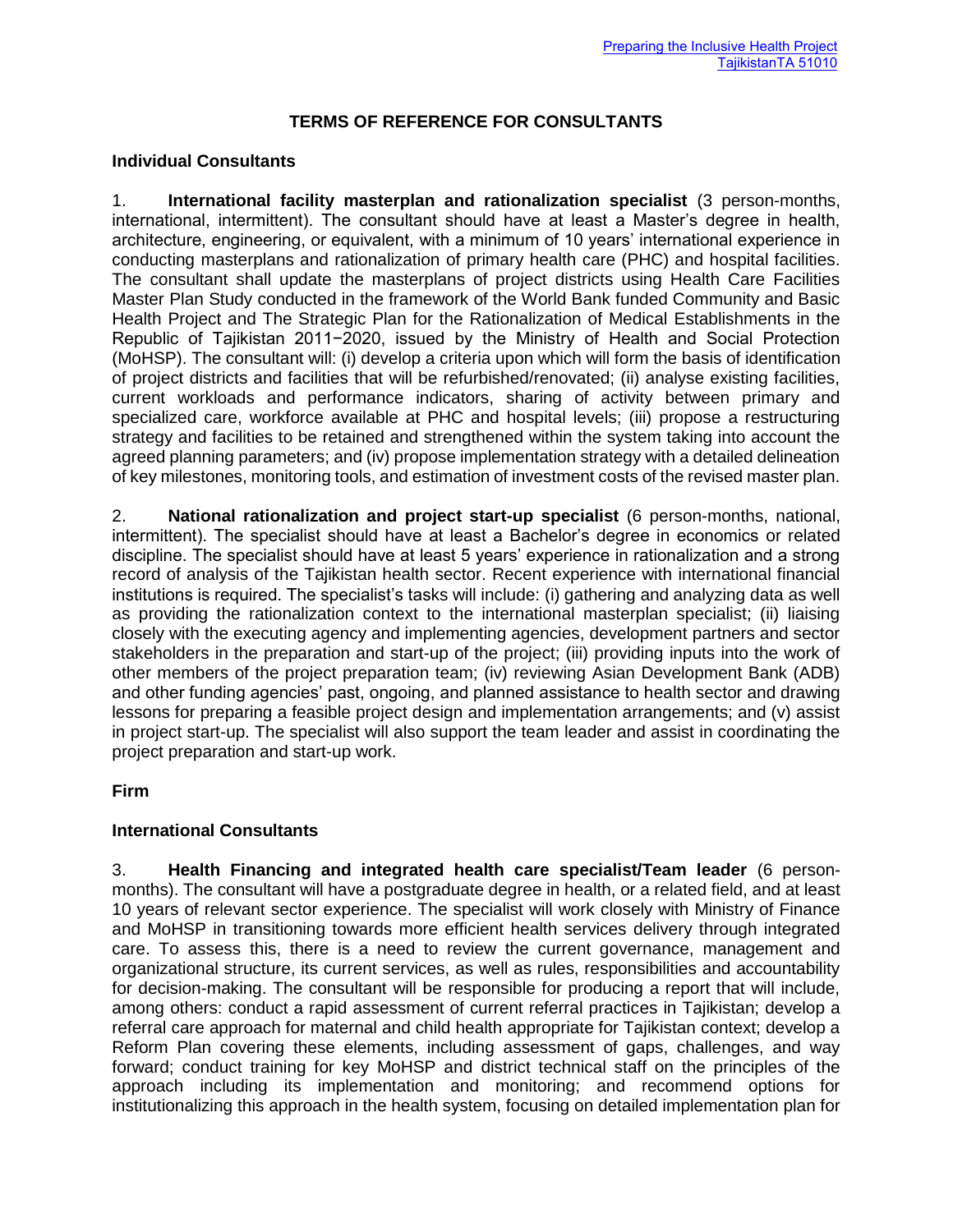2019−2025. The consultant will assess the implementation of per capita financing in project districts as well as assess the feasibility of introducing case-based payments in hospitals. Specifically: (i) analysis of the transition of PHC facilities to per capital financing, including polyclinics, highlighting unresolved programs and issues, which require additional measures to be undertaken; (ii) analysis of current situation of hospital financing with emphasis on Central Rayon Hospitals by examining the gaps, limitations, flow of resources, agencies involved and structures, issues on hospital planning, expenditure reporting, accounting, and cost calculation, among others; (iii) study documents regulating health financing of secondary hospitals and PHC facilities, and preparation of recommendations on calculating method of per capita basic standard costs; (iv) analyze pilots on PHC and case-based financing undertaken by World Bank, EU, and ZdravPlus; (v) based on finding above, develop a strategy for further health financing reform in hospitals and PHC facilities; (vi) identify results indicators for monitoring mechanisms; and (vii) identify needs for program implementation, including management capacity improvement. The specialist will coordinate the outputs of team members in preparing project-related documents.

4. **Health facility design specialist** (2 person months). The health facility design specialist should have at least a Master's degree in architecture, engineering or equivalent, with a minimum of 10 years' international experience in designing PHC and hospital facilities. The specialist should have excellent knowledge of PHC and hospital design principles, specifications, as well as relevant building, safety and seismic requirements. Key tasks include: (i) providing technical advice on health facility design and construction norms based upon which new PHC and hospital facilities supported under the project are to be designed and built, and (ii) design of the construction component of the project. Specific tasks include: (i) review of review of space standards, functional relationships and quality of finishes; (ii) measures to improve operational energy efficiency of constructed facilities; (iii) measures to reduce negative environmental impact of health facility operations; (iv) magnitude of construction work to be undertaken; (v) Implementation strategy and organizational resource requirements to ensure successful implementation; (vi) PHC and hospital prototype; and (vii) capital investment plan with schedule identifying global implementation costs and cash flow projections.

5. **Facility management functional plan specialist** (2 person months). The functional plan specialist should have at least a Master's degree in health, with specialized training on hospital management. The specialist should have a minimum of 5 years' international experience in projects related to functional planning and health system reforms. Key tasks are: (a) development of strategic document on integration of care at the district level that includes hospitals management development plan, including guidance and strategic planning function administrative structure, principles and methods, manpower resources; (b) medical care development plan, including medical services types, volume and quality at the level of PHC and district hospitals; and (c) development of quality monitoring systems based on the PHC and district hospital efficiency, quality and availability indicators. Specifically, the consultant will study operating structure of functional PHC and hospital departments; assess their patient capacity and load coefficient; determine the volume and level of health care delivery, current practice of directions between different levels of medical care in district, and population geographical access to various types of hospital care. Based on the findings, the consultant should develop proposals on improvement of PHC and district hospitals' operating structure (number and types of clinical departments, diagnostic and supportive services, functional connecting links among clinical and subsidiary departments, hospital services financing and management order per types and quality, etc.). The consultant shall also study current rules and standards regulating PHC and district hospital activity and develop recommendations on changes, necessary for improvement of management, control, business activities and medical services quality, including: (i) development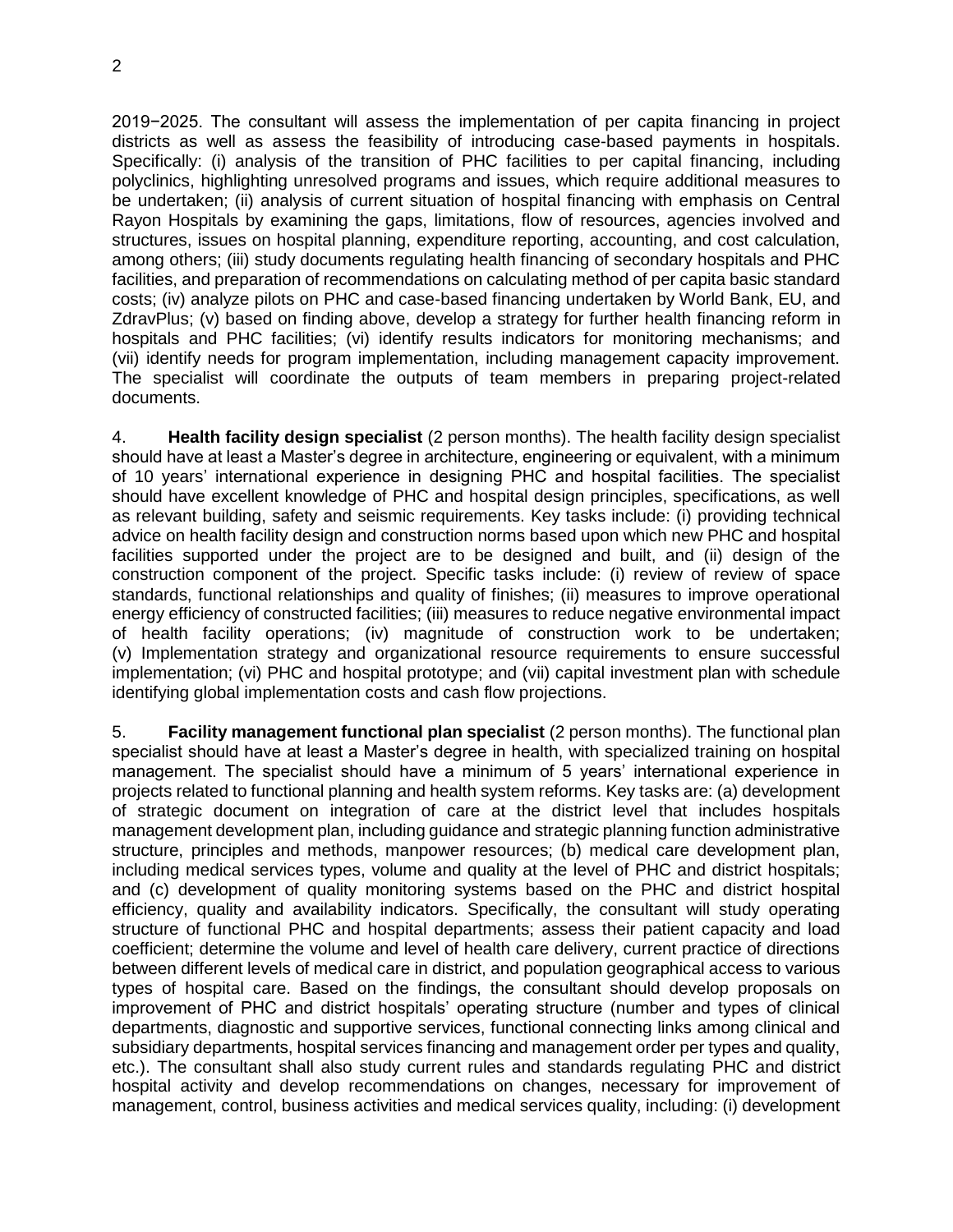of comprehensive integrated management structure of PHC and district hospitals; (ii) defining PHC and hospitals' duties per volume and level of rendered medical care to avoid duplication of functions; (iii) analyze system and regular functional planning of rendered services, technical regulation of hospital facilities, including waste management, organization of patient care system, development of qualified manpower, distribution of medical equipment, and implementation of new medical services quality technologies, among others; and (iv) evaluate the operating standard of clinical diagnostics and treatment at different levels of hospital care in selected project's areas of focus (maternal and child health).

6. **Project financial specialist** (3 person-months). The financial management specialist should have a qualification in accounting, management or finance, a recognized professional accountancy qualification, and at least 10 years' relevant experience. The specialist should have extensive experience conducting financial management assessments for international financial institutions, including ADB. The specialist's tasks include, but not limited to, the following: (i) conducting a financial management assessment of the executing and implementing agencies, including (a) assessing whether previous financial management assessments have been conducted by ADB or other agencies and, if so, reviewing the results and ascertaining whether these can be used as input, (b) assessing capacity for planning and budgeting, management and financial accounting, reporting, auditing, internal controls, and information systems (c) reviewing proposed disbursement and funds-flow arrangements, and (d) concluding on the financial management risk rating and identifying and confirming measures for addressing identified deficiencies; (ii) supporting the preparation and agreement of cost estimates and a financing plan, which are based on verifiable data and are sufficient to support project implementation; (iii) preparing financial projections and conducting financial analyses of the executing and implementing agencies, and incremental recurrent costs, to determine financial sustainability, and reviewing proposed cost-recovery and tariff policies, including affordability; (iv) conducting financial evaluations (financial cost-benefit analyses) including sensitivity analyses of project components that have a cost-recovery objective; (v) where significant risks are identified to project financial sustainability or viability, proposing relevant financial performance indicators to be incorporated in financial covenants; and (vi) assessing and reaching agreement on financial reporting, auditing and public disclosure arrangements for the project, and, as appropriate, identifying and agreeing arrangements for receiving financial statements from executing and/or implementing agencies. The specialist will also provide inputs to all documents required for loan processing.

7. **Procurement specialist** (2 person-months). The procurement specialist should have at least a Bachelor's degree in logistics, engineering, business administration or related field, with at least 10 years' experience of procurements for ADB-financed projects is desired. The consultant will (i) carry out procurement risk assessment; (ii) assess the capacity of national contractors for executing works of similar nature and size; (iii) prepare procurement plan including packaging of works, services, and goods with estimated cost and time schedule; (iv) prepare Request for Proposals and bidding documents for procurement of works and goods; and (v) assist the executing agency in recruitment of consultants and procurement of goods and works contracts. The specialist will also provide inputs to all documents required for loan processing.

8. **Environmental and safeguards specialist** (1.5 person-months). The environmental and safeguards specialist should have at least a Master's degree in environmental engineering or environmental management and extensive experience, at least 10 years, in conducting environmental assessments. In collaboration with national specialists, key tasks include: (i) examining the environmental implications of civil works planned under the Inclusive Health Project; (ii) carrying out a diagnostic assessment of applicable and relevant laws, regulations,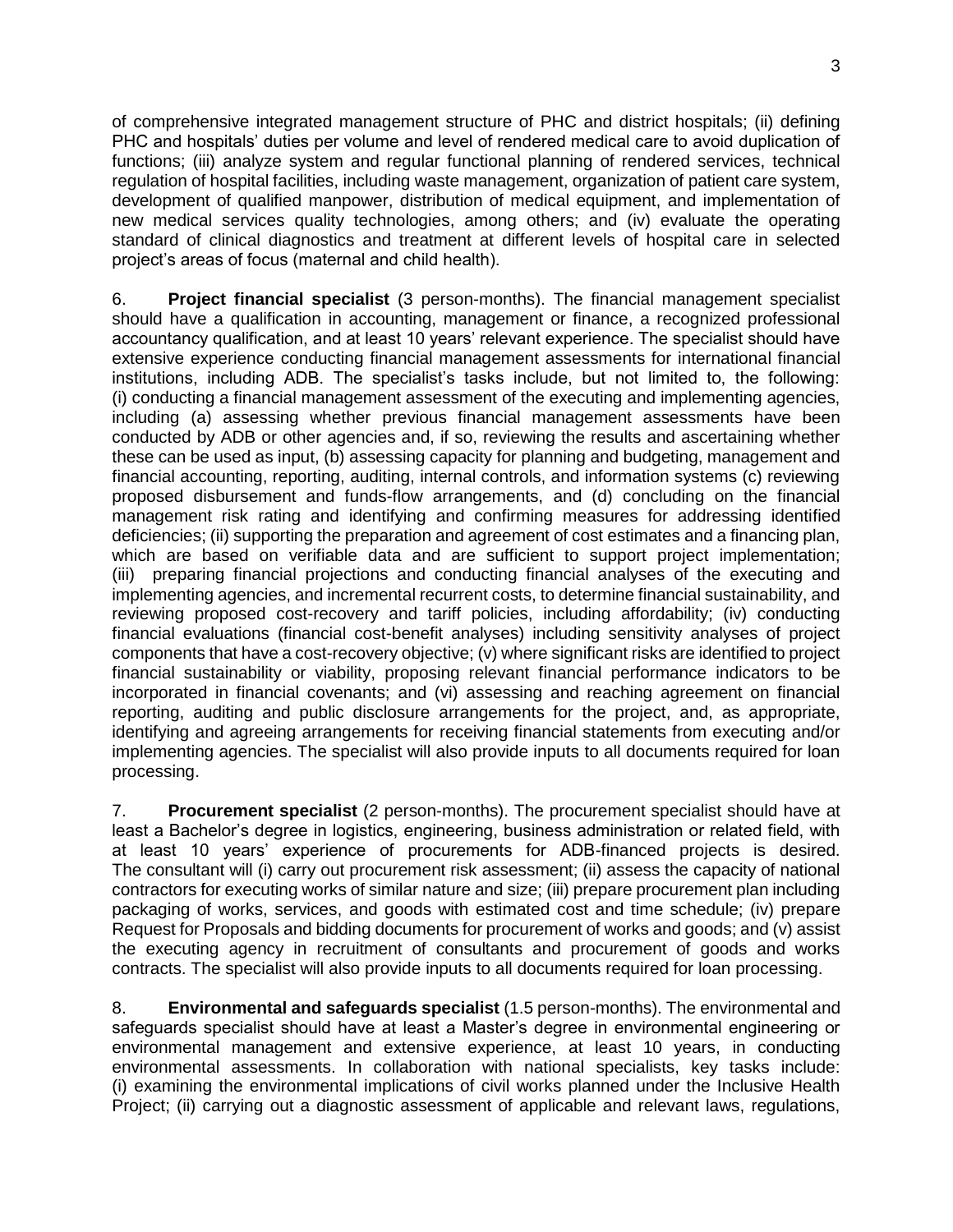rules, and procedures for managing and mitigating the environmental impact of the project; and (iii) prepare an initial environmental examination report. The assessment will include (i) description of the proposed project, (ii) description of the existing baseline conditions within the project site or in other areas likely to be affected, (iii) identification of potential impacts and proposed mitigation measures, including an environmental management plan, (iv) public consultations with Affected People, and (v) grievance redress mechanism. The specialist will also provide inputs to all documents required for loan processing.

9. **Behavior change communication specialist** (2 person-months, intermittent). The consultant will lead the health communication gap analysis. It will develop the BCC strategy, plan, core messages, and monitoring. This position will require: (i) a behavior change specialist with significant international experience in health communication; and (ii) experience in undertaking and leading BCC analysis. It is expected that the BCC expert will: (i) improve awareness among the potential beneficiaries on rationalization plan; (ii) promote attitudinal and value changes among target groups relating to integrated care, leading to informed decisionmaking, modified behavior, adoption of timely and appropriate practices at individual, family and community levels; (iii) stimulate increased and sustained demand for quality prevention and care services and optimal utilization of MCH services. The consultant will be responsible for producing a report that will include, among others: (i) review of knowledge, attitudes, beliefs and practices on health seeking behavior in Tajikistan focusing on MCH through key informant interviews, focus group discussions with stakeholders, on-site observations, and desk reviews; (ii) review of existing BCC and Communication for Development (C4D) strategies, plans, messages, tools and materials and institutional arrangements on MCH at national/ state/ district levels; (iii) development of strategies and plans based on evidence and tailored to local needs and context (culture, etc.) to reach the target groups. This BCC strategy will include: (i) a communication strategy for various target groups: pregnant women, men (i.e. husbands), parents and in-laws and health care providers to encourage adoption of appropriate prevention, diagnosis and treatment interventions of key MCH interventions; (ii) capacity building strategy for key health facilities at primary and secondary levels; and (iii) a BCC monitoring and evaluation framework with indicators; and (iv) identification of relevant agencies and NGOs that will implement the BCC strategy.

## **National Consultants**

10. **Procurement specialist** (6 person-months). The procurement specialist should have at least a Bachelor's degree in logistics, engineering, business administration or related field, with at least 10 years' experience in the health sector in Tajikistan. The specialist should have experience in undertaking procurement capacity assessments, developing procurement plans and preparing bidding documents for international financial institutions, and preferably for ADB. The specialist's tasks will be to assist international project procurement specialist in: (i) preparing the procurement plan and procurement capacity assessment of executing agency, in accordance with ADB Procurement P (2017, as amended from time to time) and its associated project administration instructions and/or staff instructions; (ii) helping the executing agency prepare a plan of procurement activities covering the project implementation period; (iii) collecting data, including market prices, required to determine the cost of constructing, outfitting and equipping health facilities, to assist the project costing specialist in preparing project cost tables; (iv) preparing master bidding documents for all procurement (in combination with the health facility specialist for civil works); (v) advising on any procurement issues that may arise; and (vi) training and other required support to fill-in procurement capacity gaps in the executing agency or implementing agencies.